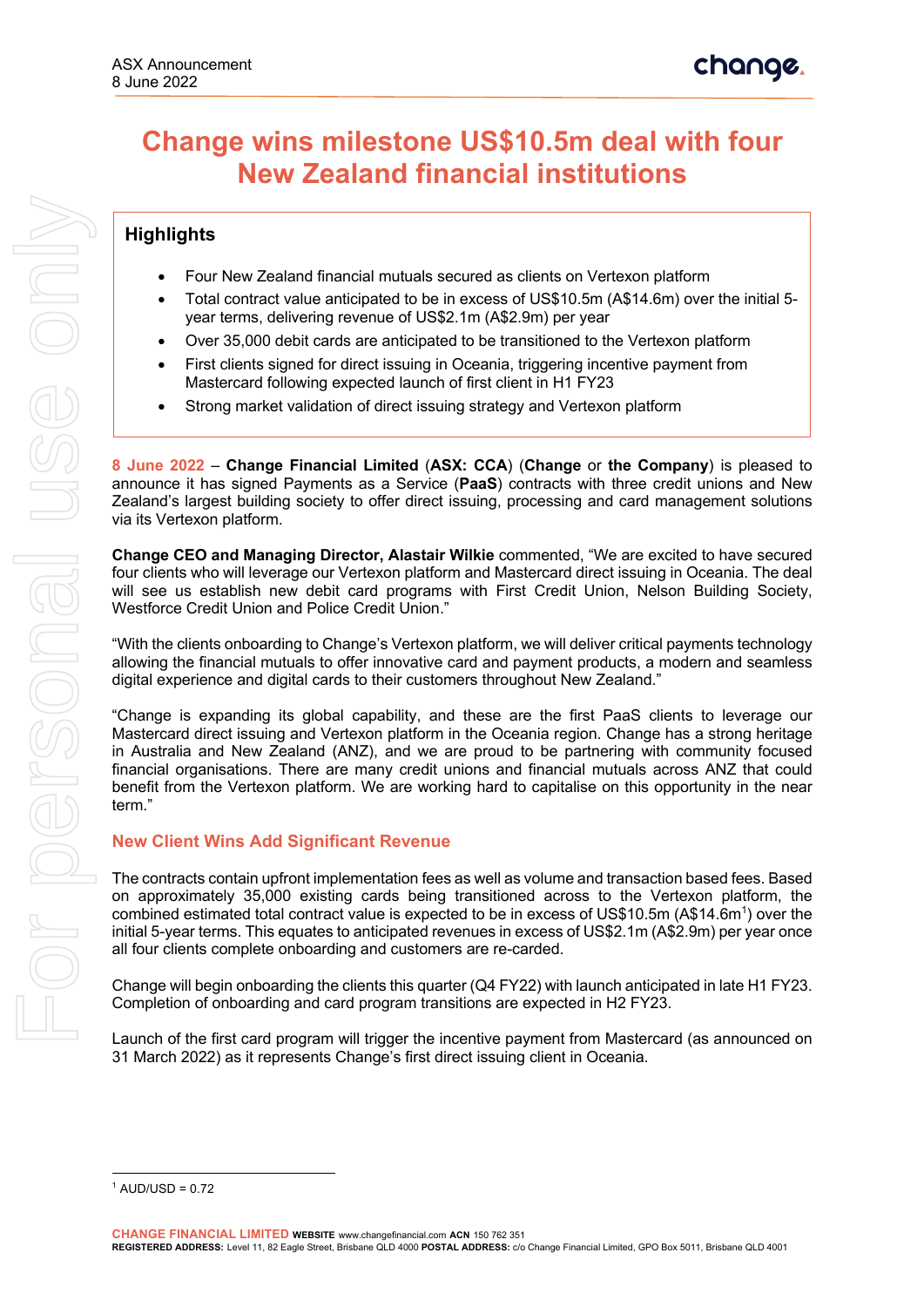#### **New Zealand Financial Mutuals**

The four financial mutuals in New Zealand all utilise Finzsoft Solutions Limited (**Finzsoft**) as their banking platform provider. Change's existing relationship with Finzsoft has led to the opportunity to transition all four clients from their existing direct issuing and processing provider to Change. The four financial mutuals have over 200 years of operations between them and more than 35,000 cards currently in market, which will be migrated onto the Vertexon platform.

**Finzsoft Chief Executive, Helen Hatchard** noted, "The partnership with Change will allow these financial mutuals to offer a modern digital payment experience to their members and allow them to better compete with major banks and fintechs. Change's payments experience, product roadmap and strong New Zealand presence will create a truly modern and innovative digital experience for our clients."

**First Credit Union General Manager, Simon Scott** said, "By accessing Change's Vertexon PaaS, Mastercard issuing and card holder API systems, we can provide modern card features that rival the major banks and fintechs."

**Nelson Building Society CEO, Tony Cadigan** said, "Change's digital payment features and services will enable us to develop new payment products to retain and attract new clients."

**Westforce Credit Union General Manager, Victor Martick** said, "This partnership will benefit our members by providing modern card features."

**Police Credit Union CEO, Craig Pomare** said, "Digital payments are now an essential part of the global economy, so we are excited to work with Change and Finzsoft to co-develop innovative card products for our members."

The instant issuance of digital cards will be available for consumers at launch and Change is working towards adding Apple Pay, Google Pay and ethical Buy Now Pay Later (BNPL) capabilities in New Zealand.

#### **Key Contract Terms**

The terms of each contract are the same for all four clients. Key contract terms are summarised below:

- Contracts to provide direct issuing, processing and card management services in New Zealand to each financial mutual.
- Upfront implementation fees to be paid during onboarding with monthly revenue to commence on first program launch which is expected in late H1 FY23.
- Aggregate minimum fee commitments total US\$2.4m (A\$3.3m) over initial five-year terms
- Following the initial term, the contracts automatically renew for periods of one year unless notice of non-renewal is provided. There is no termination for convenience in the contracts.
- The contracts contain a condition precedent that the parties must agree to additional service and pricing schedules for access and use of the New Zealand domestic EFTPOS system by 31 July 2022. The Company does not foresee any issues in meeting the requirement and all other services and pricing have been agreed between the parties.

The Company notes that the board of Westforce Credit Union has recommended to its members to transfer to First Credit Union, which if approved, will take place on or around 1 August 2022. This potential transaction will not impact the agreements that Change has with these two financial mutuals.

*Authorised for release by the board of Change Financial Limited.*